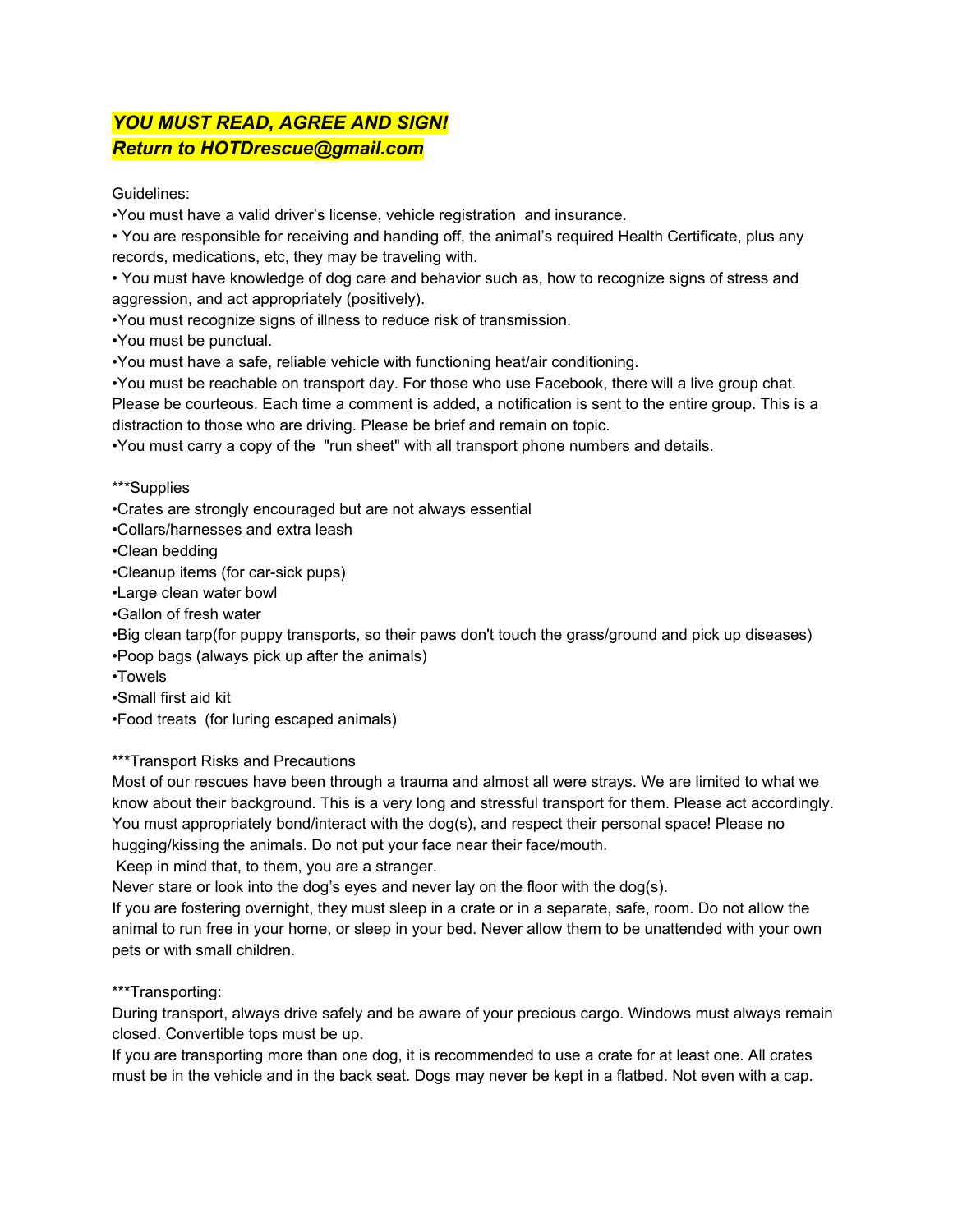If you are transporting a loose dog, they must be tethered and consider a dog barrier between the front and back seat for the dog's safety and yours.

## \*\*\*Stressed Animals

Assume all animals are suffering from stress of travel, meeting new people and animals. Give each animal a short walk and access to water at each transport spot.

Please use extreme caution if bringing along children. Bringing small children/toddlers/babies, is not recommended.

PERSONAL PETS ARE NEVER PERMITTED TO TAG ALONG ON TRANSPORTS.

\*\*\*Escape of a stressed animal, who could potentially be run over in traffic

All dog must have a collar and harness or slip lead on during transport. Please ensure collars are fitted properly and more importantly that harnesses are the proper size and it put on correctly and ask for assistance in fitting if required. Before unloading, ensure leashes have not been chewed through and that snaps and clips are working properly and not broken or cracked. Keep animals leashed, tethered or crated at all times. Put your hand through the leash loop, wrap around your wrist and grasp the leash firmly. Don't leave uncrated, untethered, or tethered animals in vehicles with open windows or hatches. Remember a tethered animal next to an open window may jump!

Escaped dogs can be a DEADLY situation. Deadly to our volunteers, to the dog, and to every single person traveling on the highway!

Escaped dogs are extremely difficult to capture. Use every precaution!

{Should an animal escape during transport contact your transport coordinator IMMEDIATELY }. Most transport animals will not respond to their names or come when called. This is a very difficult situation. DO NOT PANIC. Use treats to lure the animal, sit on the ground and coax. NEVER EVER CHASE AFTER OR RUN TOWARDS A FRIGHTENED/LOOSE DOG!

\*\*\*Damage to your vehicle from chewing or use of claws

Accept responsibility for the care of your vehicle. Assume the animals will be under stress from which chewing and pawing manifest occasionally. The rescue and transport coordinator can't assume repair costs from damage during your transport. The animals are not the responsible parties in this situation.

## *Waiver and release of liability***:**

I, on behalf of myself and my heirs, hereby release and hold harmless, Hair of the Dog Rescue Inc. from any claim of injury, including death, or loss or damage to my personal property that may be sustained during my tasks as an animal transport driver.

I hereby state and represent that by volunteering and participating in this transport:

• I hold a current, valid Driver's License and auto insurance policy;

• I fully understand the risks and dangers inherent in driving and animal transport;